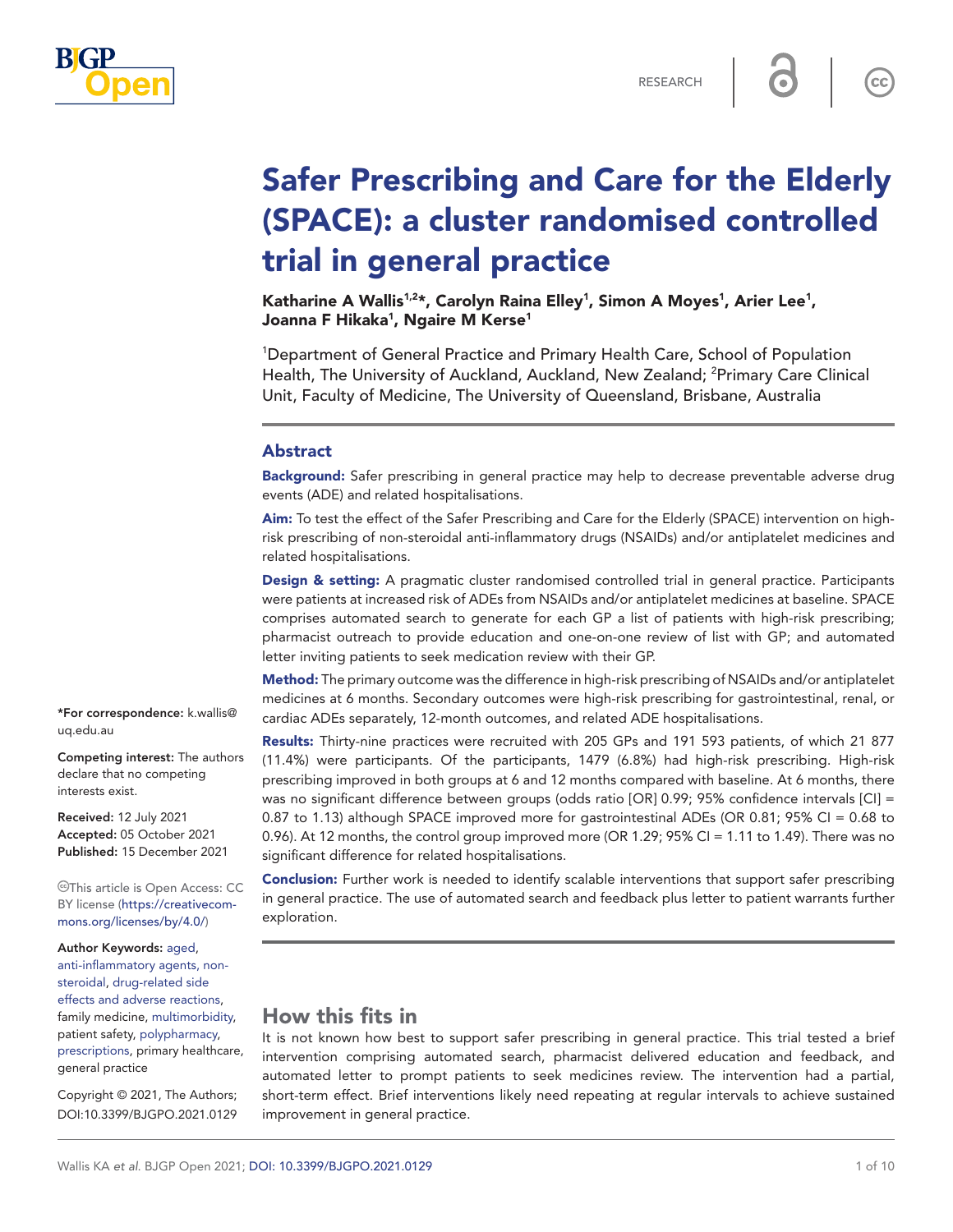## Background

'Medication without harm' is a Global Patient Safety Challenge theme and top priority for the World Health Organization, which aims to reduce severe avoidable medication-related harm by 50% globally between 2017 and 2022.*[1](#page-8-0)* Most prescribing of ongoing medication occurs in general practice, making safer prescribing in this context important for protecting patient safety. ADEs in primary care are common, and they cause distress and burden health systems.*[2–7](#page-8-1)* About one-fifth of ADEs in primary care may be preventable through safer prescribing.*[2](#page-8-1)*

Cardiovascular medications (including anti-platelet medicines) and NSAIDs account for up to onethird of serious ADEs in older age groups. These include upper gastrointestinal bleeding, kidney injury, and exacerbation of heart failure, and so are an important target for improvement.*[2,7,8](#page-8-1)* High-risk prescribing places patients at increased risk of ADEs, although it may be justified by the individual circumstances of the patient. People taking multiple medications are particularly at risk. Ethnic disparities for prescribing and ADEs exist. In New Zealand, Māori, and Pasifika people are more likely than other ethnic groups to be prescribed NSAIDs, and suffer associated ADEs at higher rates and younger ages.*[9,10](#page-8-2)*

Trials of interventions to decrease high-risk prescribing in general practice have demonstrated improvements. The quality of evidence, however, is mixed, with many studies having short-term



<span id="page-1-0"></span>Figure 1 CONSORT diagram of SPACE cluster randomised controlled trial. CONSORT = Consolidated Standards of Reporting Trials. SPACE = Safer Prescribing and Care for the Elderly.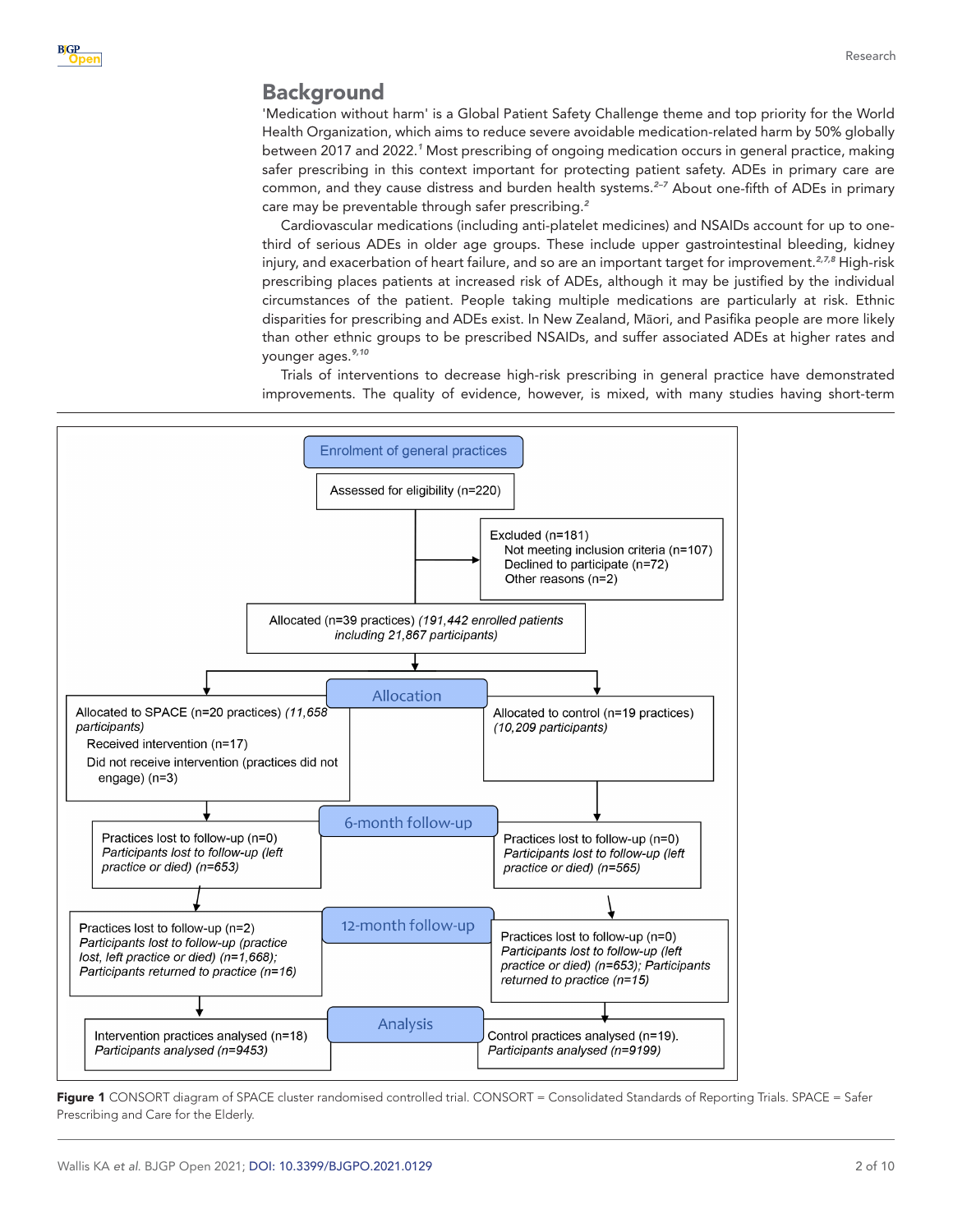<span id="page-2-0"></span>Table 1 Participant inclusion criteria: patients at increased risk of ADEs with NSAIDs or antiplatelet medication at baseline

| <b>Type of ADE</b>        | Any of the following clinical<br>criteria                        |
|---------------------------|------------------------------------------------------------------|
| Gastrointestinal<br>bleed | Prior peptic ulcer diagnosis <sup>a</sup>                        |
|                           | Aged $\geq$ 75 years                                             |
|                           | Aged $\geq$ 65 years and prescribed<br>aspirin                   |
|                           | Prescribed oral anticoagulant                                    |
| Renal impairment          | Prescribed both renin-angiotensin<br>system blocker and diuretic |
|                           | Chronic kidney disease (eGFR <60<br>at the most recent test)     |
| Cardiac failure           | Heart failure ever <sup>a</sup>                                  |
|                           |                                                                  |

Prescribed medication is defined as any prescription for this category of medication in the previous 14 weeks, as identified from the electronic prescribing database of the participating practices. This time period is used because in New Zealand most medication is prescribed for a maximum of 12 weeks. <sup>a</sup>Obtained general practice electronic disease coding from the participating practices.

ADE = adverse drug event. eGFR = estimated glomerular filtration rate. NSAID = non-steroidal antiinflammatory drug.

Research

follow-up or interventions that are not readily scalable.*[11–16](#page-8-3)* One cluster randomised stepped wedge trial of a pharmacist-led intervention plus financial incentives found decreased high-risk prescribing of NSAIDs and related ADE hospital admissions; however, this trial did not have a true control group.*[17](#page-9-0)* Two recent systematic reviews found no high-quality evidence that interventions in general practice decrease ADEs or related hospitalisations, despite short-term improvements in prescribing.*[15,18](#page-8-4)*

An intervention was developed to support safer prescribing in general practice, which can be applied to any prescribing topic (SPACE). A pilot study of SPACE showed promising results and good GP and patient acceptability.*[13,19](#page-8-5)* Then, the effectiveness of SPACE on high-risk prescribing in general practice for NSAIDs and/or anti-platelet medicines and related ADE hospitalisations was tested.*[20](#page-9-1)*

# Method

# Study design and participants

A pragmatic cluster randomised controlled trial design was used with the practice as the unit of randomisation (*[Figure 1](#page-1-0)*).*[20](#page-9-1)* All GP practices in two regions of New Zealand were identified and

eligible practices were invited via email and telephone to participate. Practices were not informed of the trial's high-risk prescribing topic. Eligibility was restricted to practices that used compatible electronic practice management systems and where all GPs consented to participate. Practices were excluded if they had participated in the SPACE pilot study or were participating in a non-trial initiative focusing on NSAID prescribing. Patients were included as participants if, at baseline, they were identified as at increased risk of gastrointestinal, renal, or cardiac ADEs from NSAIDs or antiplatelet medications (*[Table 1](#page-2-0)*).*[20](#page-9-1)* Written consent for participation was obtained from all GPs, or from the practice manager on their behalf. As all data were anonymised and linked by encrypted national health identifier (NHI) before extraction, written consent was not required from patients.

## Randomisation and masking

Enrolled practices were stratified by region and practice size (small = 0–2999 enrolled patients; medium = 3000–7999; and large = 8000–14 999) and randomly assigned within strata to receive intervention or control in randomly occurring blocks of two and four. The random sequence was generated by a statistician not involved in recruitment or baseline data extraction. All outcomes and anonymised data extraction procedures were pre-specified and automated. Data at each time point were electronically extracted, de-identified, and sent by secure file to analysts (SM, CRE, and AL), all of whom were masked to allocation until after trial completion.

## SPACE intervention

The intervention comprised:

- automated search of practice records using pre-defined algorithms to identify and generate for each GP a list of patients with high-risk prescribing for NSAIDs and/or anti-platelet medications;
- outreach visit from the trial clinical advisory pharmacist to provide a 1-hour group educational session with GPs on the prescribing topic;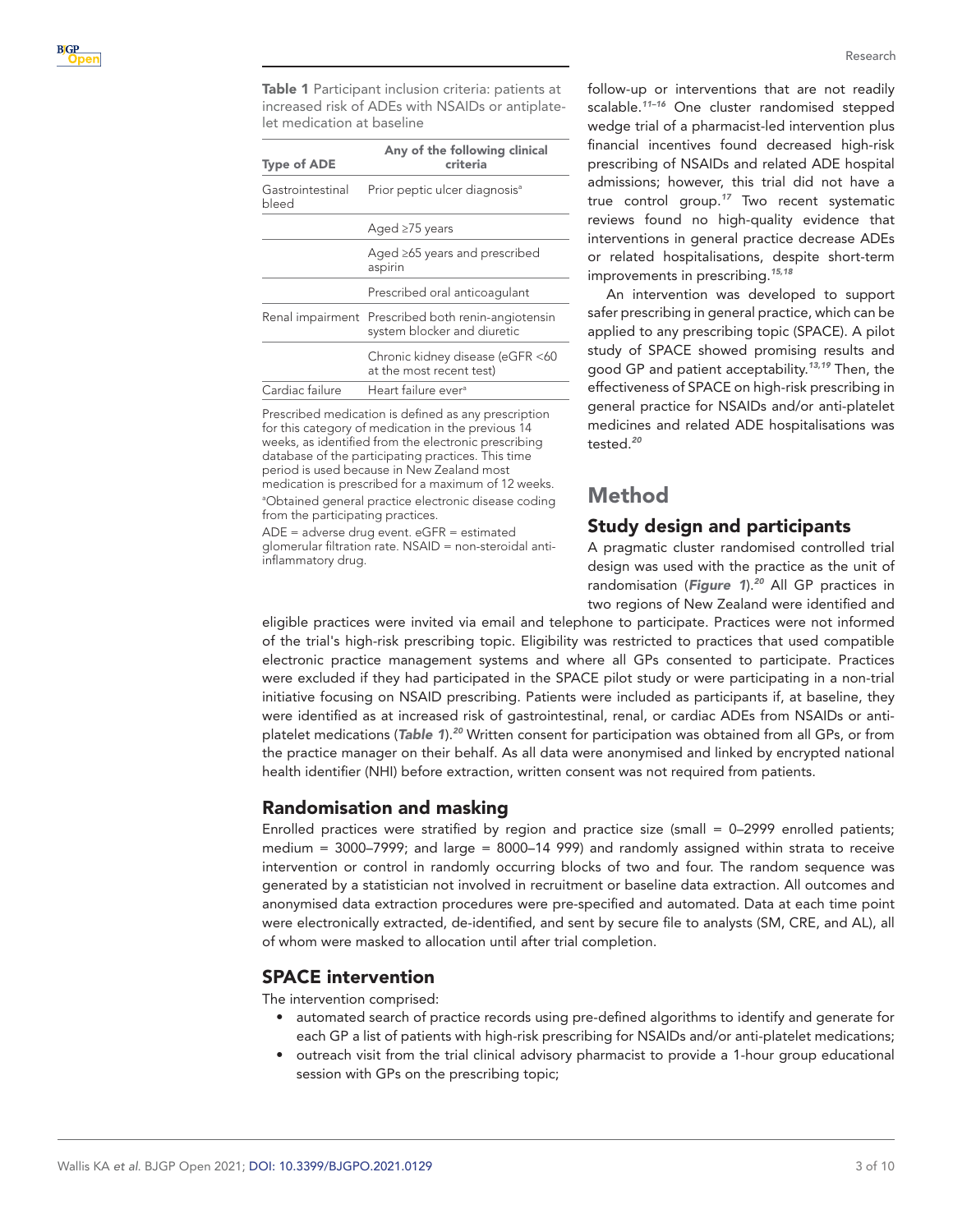- to meet one-on-one with each GP, and support them in reviewing their list of patients and selecting for each patient an intended action from a tick-box in the computer software ('Letter'; 'No letter but review'; 'No action'); and
- an automated letter from GPs to selected patients prompting patients to discuss their medicines at their next scheduled appointment.*[13,19,20](#page-8-5)*

GPs were recompensed for their time with a NZ\$100 gift voucher. All prescribing decisions were made as usual by GP and patient together. Control practices provided usual care.

## Outcome measures

Practice prescribing data were extracted using automated pre-defined algorithms at baseline, and 6 months and 12 months after allocation. The primary outcome was the difference between SPACE and control practices in the proportion of participants with high-risk prescribing of NSAID and/or antiplatelet medicines at 6 months, after adjusting for baseline and clustering by practice (*[Table 2](#page-3-0)*). Secondary outcomes included proportions of participants at 6 months with high-risk prescribing of NSAID and/or antiplatelet medicines for gastrointestinal, renal, and cardiac ADEs separately; all outcomes at 12 months; and related hospitalisations for the 12 months following baseline compared with the previous 12 months (see Supplementary Table S7). Diagnostic codes and lab results were obtained from general practice electronic patient management systems. Prescribed medication was defined as any prescription for this category of medication in the practice electronic prescribing database in the previous 14 weeks. This time period was used because in New Zealand patients must obtain repeat prescriptions for ongoing medications every 12 weeks. Anonymised patientlevel demographic and clinical data were extracted and linked over time by encrypted NHI. National level hospitalisation and mortality data were also linked by encrypted NHI to identify hospitalisation outcomes.

#### Sample size calculations and statistical analysis

The sample size calculation was based on previous trials demonstrating a clinically relevant 25– 45% relative risk reduction in the proportion of high-risk NSAID or antiplatelet prescribing.*[12,17](#page-8-6)* An average of 200 participants per practice and an intracluster correlation coefficient (ICC) of 4.68 × 10–7 for the primary outcome was estimated.*[12](#page-8-6)* Based on local feasibility study data, an 8% high-risk prescribing rate was assumed. Assuming approximately 12% of patients would be lost to follow-up over the 12-month study period, data from 8000 patients from 40 practices (20 practices in each group)

<span id="page-3-0"></span>Table 2 High-risk prescribing outcome measures

| ADE type         | <b>High-risk prescribing</b>                                                                 |
|------------------|----------------------------------------------------------------------------------------------|
| Gastrointestinal | NSAID or aspirin without gastroprotection in patient with prior peptic ulcer <sup>a</sup> or |
|                  | NSAID without gastroprotection in patient aged $\geq$ 75 years or                            |
|                  | NSAID without gastroprotection in patient aged $\geq 65$ years taking aspirin or             |
|                  | Clopidogrel without gastroprotection in patient aged $\geq 65$ years taking aspirin or       |
|                  | NSAID without gastroprotection in patient taking an oral anticoagulant or                    |
|                  | Aspirin or clopidogrel without gastroprotection in patient taking an oral anticoagulant      |
| Renal            | NSAID in patient taking both renin-angiotensin system blocker and diuretic or                |
|                  | NSAID in patient with chronic kidney disease (eGFR <60 at the most recent test)              |
| Cardiac          | NSAID in patient with history of heart failure <sup>a</sup>                                  |
| Combined         | Any of the above criteria                                                                    |

Prescribed medication is defined as any prescription for this category of medication in the previous 14 weeks, as identified from the electronic prescribing database of the participating practices. This time period is used because in New Zealand most medication is prescribed for a maximum of 12 weeks.

<sup>a</sup>Obtained general practice electronic disease coding from the participating practices.

ADE = adverse drug event. eGFR = estimated glomerular filtration rate. NSAID = non-steroidal anti-inflammatory drug.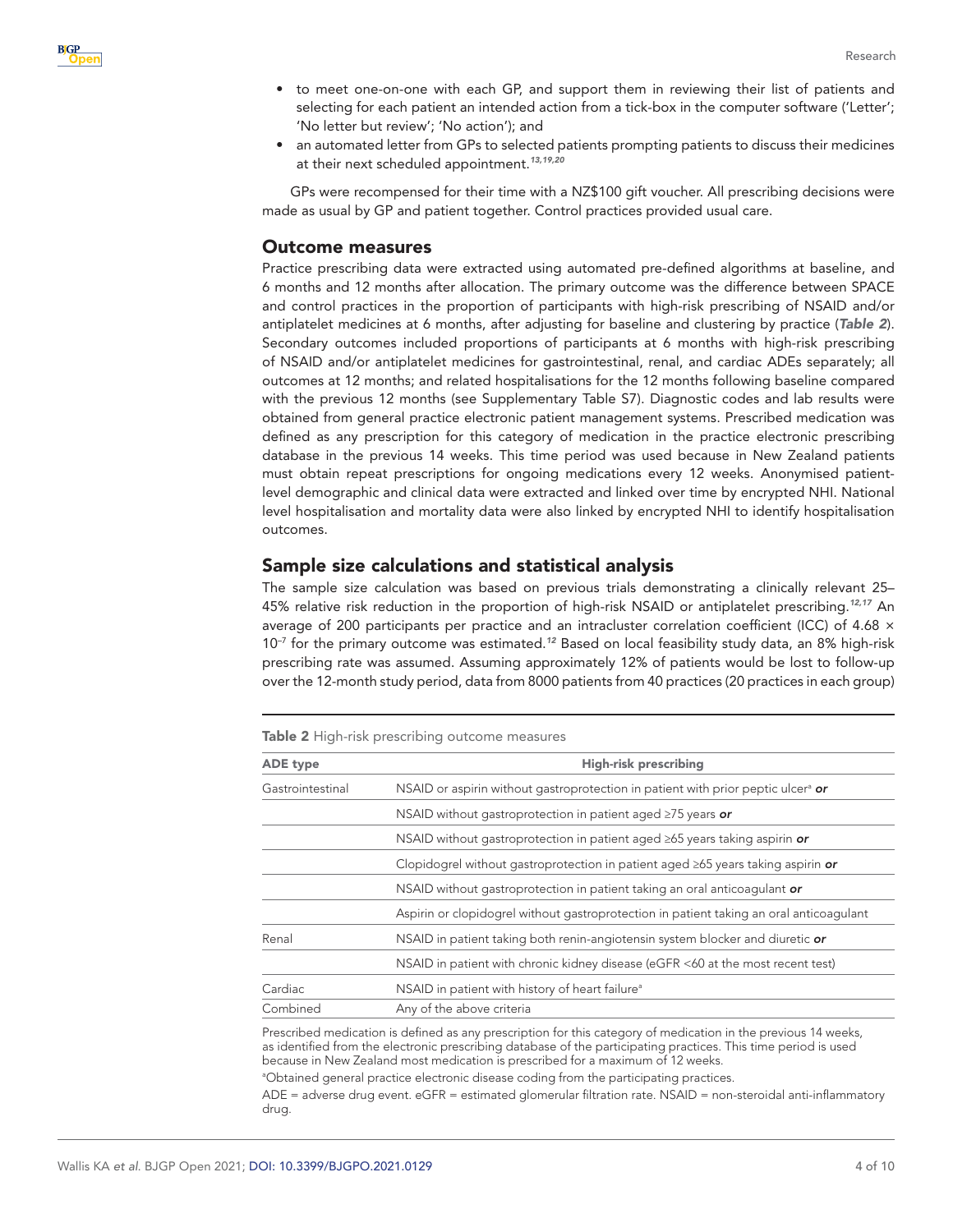with an average of 200 participants per practice were required to detect a statistically significant difference of 6% in the intervention group and 8% in the control group of high-risk prescribing at follow-up ( $P = 0.9$ , alpha = 0.05).

Statistical analyses were performed according to the intention-to-treat (ITT) principle, with the use of mixed-effect models to account for clustering in the data. Primary analysis was by practice allocation. The proportions of participants with high-risk prescribing were analysed using randomeffects logistic regression, with the individual as the unit of analysis and the practice included as the random effect to control for the effects of clustering. GLIMMIX with group-by-time interaction was used to assess the overall difference between intervention and control at 6 and 12 months. The model adjusted for the stratification factors including practice location (region A or B) and practice size (small, medium, or large).

An inadvertent transcription error inverted the random group assignment of six practices before allocation (I, C, I, C, I, C instead of C, I, C, I, C, I where 'I' is intervention and 'C' control) which was not apparent until the end of the trial. Analysis by allocation is presented in the Results section below. Per-protocol analysis and analysis by original random group assignment are provided in the online Supplementary Appendix.

## Results

## Practices and participants

Of the 220 general practices identified, 110 fulfilled inclusion criteria, of which 39 (35.5%) agreed to participate and were enrolled between April 2018 and July 2019 (*[Figure 1](#page-1-0)*). There were 14 small, 18 medium, and seven large practices. Most practices not fulfilling inclusion criteria were either participating in the non-trial NSAID prescribing initiative, did not use compatible practice management systems, or had participated in the SPACE pilot study. The main reason eligible practices gave for declining was busyness.

There were 191 442 patients registered in the 39 trial practices. Of these, 21 867 (11.4%) were identified as participants (at increased risk of ADEs from NSAIDs or antiplatelet medications), of whom 1479 (6.8%) had high-risk prescribing over the previous 14 weeks (*[Figure 1](#page-1-0)*). Demographic and clinical characteristics of participants were similar (*[Table 3](#page-4-0)*), although high-risk prescribing rates at baseline were higher in SPACE (7.1%) than in control practices (6.4%) (*[Table 4](#page-5-0)*). By 6 months, *n* = 1218/21 867 (5.6%) participants were lost to follow-up (*[Figure 1](#page-1-0)*). By 12 months, two large intervention practices had changed data management systems, resulting in a loss to follow-up of *n* = 3215/21 867 (14.7%) participants.

|                                            |             | SPACE $(n = 11 658)$ Control $(n = 10 209)$ | Total ( $n = 21,867$ ) |
|--------------------------------------------|-------------|---------------------------------------------|------------------------|
| Mean age, years (SD)                       | 73.6 (11.9) | 73.1 (12.0)                                 | 73.4 (12.0)            |
| Female, <i>n</i> (%)                       | 5997 (51%)  | 5376 (53%)                                  | 11 373 (52%)           |
| Ethnicity, n (%)                           |             |                                             |                        |
| NZ European                                | 7334 (63%)  | 7008 (69%)                                  | 14 342 (66%)           |
| Other European                             | 1674 (14%)  | 902 (9%)                                    | 2576 (12%)             |
| NZ Maori                                   | 732 (6%)    | 902 (9%)                                    | 1634 (7%)              |
| Pasifika                                   | 459 (4%)    | 451 (4%)                                    | 910 (4%)               |
| East Asian                                 | 756 (6%)    | 374 (4%)                                    | 1130 (5%)              |
| Indian                                     | 341 (3%)    | 308 (3%)                                    | 649 (3%)               |
| Other                                      | 362 (3%)    | 264 (3%)                                    | 626 (3%)               |
| Number of long-term medications, mean (SD) | 5.1(3.7)    | 5.6(3.8)                                    | 5.3(3.8)               |
|                                            |             |                                             |                        |

<span id="page-4-0"></span>Table 3 Baseline demographic and clinical characteristics of study participants

NZ = New Zealand. SD = standard deviation. SPACE = Safer Prescribing and Care for the Elderly.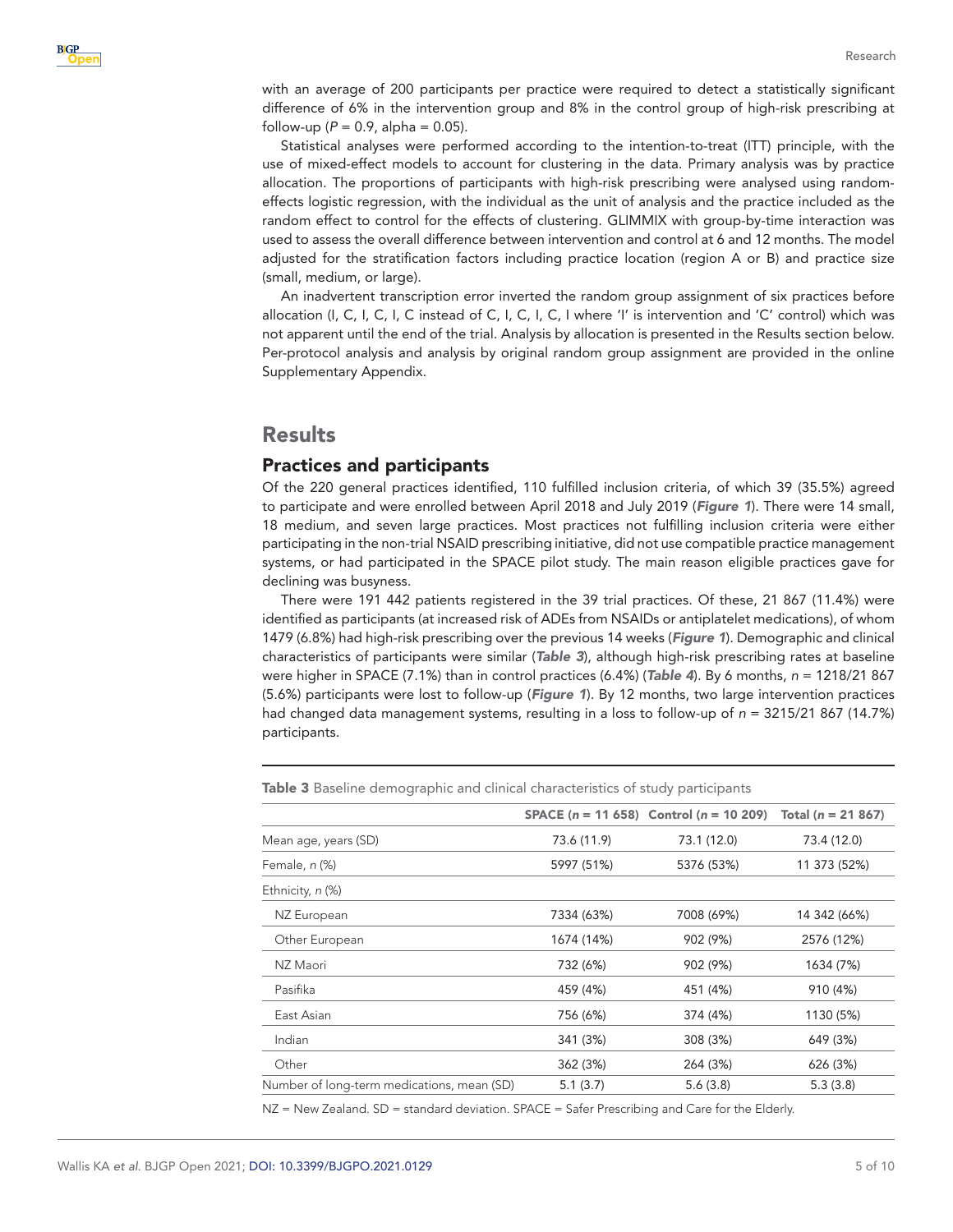<span id="page-5-0"></span>

|                                      |                         | <b>Baseline</b>                 |                      | 6-month n/N (%)                                 | 12-month n/N (%)                |                    | õ                               |                | õ                             |          |
|--------------------------------------|-------------------------|---------------------------------|----------------------|-------------------------------------------------|---------------------------------|--------------------|---------------------------------|----------------|-------------------------------|----------|
|                                      | SPACE                   | Control                         | <b>SPACE</b>         | Control                                         | SPACE                           | Control            | $(6$ months $)^a$<br>$(95%$ CI) | P value        | $(12$ months) $a$<br>(95% CI) | P value  |
| Primary outcome                      |                         |                                 |                      |                                                 |                                 |                    |                                 |                |                               |          |
| Combined risk<br>factor <sup>b</sup> | 828/11 658<br>$(7.1\%)$ | 651/10 209 (6.4%)               | 638/11 005<br>(5.8%) |                                                 | 537/9644 (5.6%) 538/9453 (5.7%) | 419/9199<br>(4.6%) | $0.99(0.87 -$<br>1.13           | $\frac{6}{1}$  | $(1.11 - 1.49)$<br>1.29       | 0.001    |
| Secondary outcomes                   |                         |                                 |                      |                                                 |                                 |                    |                                 |                |                               |          |
| Gastrointestinal                     |                         | 427/8711 (4.9%) 334/7465 (4.5%) |                      | 313/7894 (4.0%) 301/6782 (4.4%) 232/5046 (4.6%) |                                 | 208/4489<br>(4.6%) | $0.81(0.68 -$<br>0.96           | 0.02           | $(0.74 - 1.11)$<br>0.91       | $\sim 4$ |
| Renal                                |                         | 503/6268 (8.0%) 372/5588 (6.7%) |                      | 365/5124 (7.1%) 262/4477 (5.9%) 314/4318 (7.3%) |                                 | 208/3988<br>(5.2%) | $1.16(0.96 -$<br>1.39           | $\overline{c}$ | $(1.10 - 1.65)$<br>1.35       | 0.004    |
| Heart failure                        | 21/613 (3.4%)           | 29/627 (4.6%)                   | 19/557 (3.4%)        | 14/558 (2.5%)                                   | 17/441 (3.9%)                   | 20/508 (3.9%)      | $1.84(0.87 -$<br>3.89)          | $\overline{0}$ | $(0.44 - 1.78)$<br>0.89       | 0.7      |

Research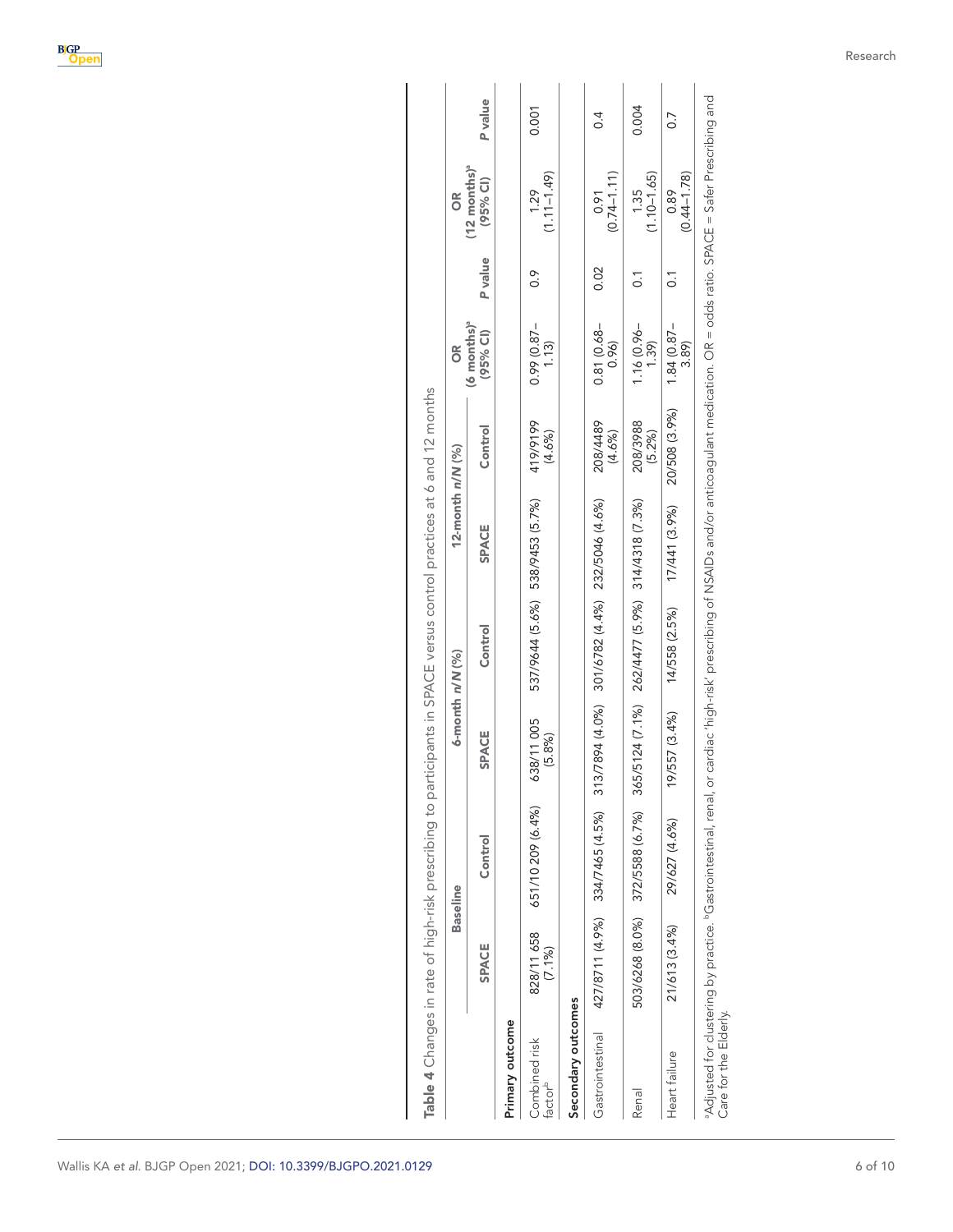#### Intervention delivery

There were often delays between baseline measures, group education, and one-on-one list review — ranging from 1 week to 6 months — mostly because GPs were 'too busy'. Often, the automated search was re-run to generate an up-to-date list of patients with high-risk prescribing for one-onone review. In three intervention practices (two large and one medium), there was minimal or no engagement with the intervention (Supplementary Table S1); one practice did not receive the group education, and only one of 15 GPs agreed to meet with the pharmacist for the one-on-one list review. These three intervention practices included *n* = 254/828 (31%) participants with high-risk prescribing at baseline. Poor engagement resulted in the trial pharmacist having one-on-one sessions with only 70% of GPs and reviewing only 416 of the 683 participants (61%) identified at intervention delivery as having high-risk prescribing (Supplementary Table S1).

## GP tick-box selection (intended action)

The GP tick-box selections for the 416 participants reviewed were 'Letter' (*n* = 97, 23%); 'No letter but review' (*n* = 151, 36%); and 'No action' (*n* = 168, 40%). The reasons for 'No letter but review' included GP concern about upsetting the patient; patient not understanding written English; patient due to be seen soon; or GP preference to leave themselves a note. The reasons for 'No action' were mostly that the high-risk prescribing had already ceased (short-course or topical NSAIDs, proton pump inhibitors had been initiated, renal function had returned to normal); the patient had moved practice; the GP considered the individual circumstances of the patient justified the high-risk prescribing; or the GP did not agree that the prescribing was high-risk (Supplementary Table S1).

#### Prescribing outcomes

High-risk prescribing decreased in both SPACE and control practices at 6 and 12 months compared to baseline as shown in *[Table 4](#page-5-0)*. At 6 months, there was no significant difference in high-risk prescribing between groups (OR = 0.99; 95% CI = 0.87 to 1.13), although high-risk prescribing for gastrointestinal ADEs had improved significantly more in SPACE practices (OR = 0.81; 95% CI = 0.68 to 0.96) (*[Table 4](#page-5-0)*). At 12 months, high-risk prescribing had improved more in the control than the SPACE group overall (OR = 1.29; 95% CI = 1.11 to 1.49) and for renal ADEs (OR = 1.35; 95% CI = 1.10 to 1.65). There was no significant difference in the outcomes between ethnic groups.

The per-protocol analysis showed that at 6 months there was no significant difference in high-risk prescribing overall (OR = 0.94; 95% CI = 0.82 to 1.08), although high-risk prescribing for gastrointestinal ADEs had improved significantly more in the SPACE group (OR = 0.76; 95% CI = 0.64 to 0.92), which was sustained at 12 months (OR =  $0.75$ ;  $95\%$  CI =  $0.64$  to 0.92) (Supplementary Table S2).

Analysis by original random group assignment showed the SPACE group was significantly more likely to have high-risk prescribing than the control group at 6 months ( $OR = 1.21$ ; 95% CI = 1.06 to 1.38) (Supplementary Table S3).

<span id="page-6-0"></span>Table 5 Number of participants hospitalised with related diagnoses in SPACE compared with control groups in the 12 months following baseline, adjusting for hospitalisations in the 12 months before baseline, patient age at baseline, and number of prescribed medications at baseline

|                                                          |                 |                 |                         | 12 months before baseline, n/N (%) 12 months after baseline, n/N (%) |                     |               |
|----------------------------------------------------------|-----------------|-----------------|-------------------------|----------------------------------------------------------------------|---------------------|---------------|
|                                                          | <b>SPACE</b>    | Control         | <b>SPACE</b>            | Control                                                              | OR (95% CI)         | P value       |
| Combined risk factor 350/11 658 (3.0%) 359/10 209 (3.5%) |                 |                 | 371/11 658<br>$(3.2\%)$ | 364/10 209 (3.6%)                                                    | $0.96(0.82 - 1.11)$ | $0.5^{\circ}$ |
| Gastrointestinal                                         | 116/8711 (1.3%) | 116/7465 (1.6%) | 112/8711 (1.2%)         | 99/7465 (1.3%)                                                       | $1.03(0.78 - 1.35)$ | 0.9           |
| Renal                                                    | 76/6268 (1.2%)  | 75/5588 (1.3%)  | 77/6268 (1.2%)          | 86/5588 (1.5%)                                                       | $0.84(0.62 - 1.15)$ | 0.3           |
| Heart failure                                            | 90/613 (14.7%)  | 76/627 (12.1%)  | 56/613 (9.1%)           | 66/627 (10.5%)                                                       | $0.85(0.57 - 1.25)$ | 0.4           |

a Owing to the small number of hospitalisations in each practice, clustering could not be used in any model except this one. When clustering, sex and ethnicity were included in the model the P value was 0.3.

OR = odds ratio. SPACE = Safer Prescribing and Care for the Elderly.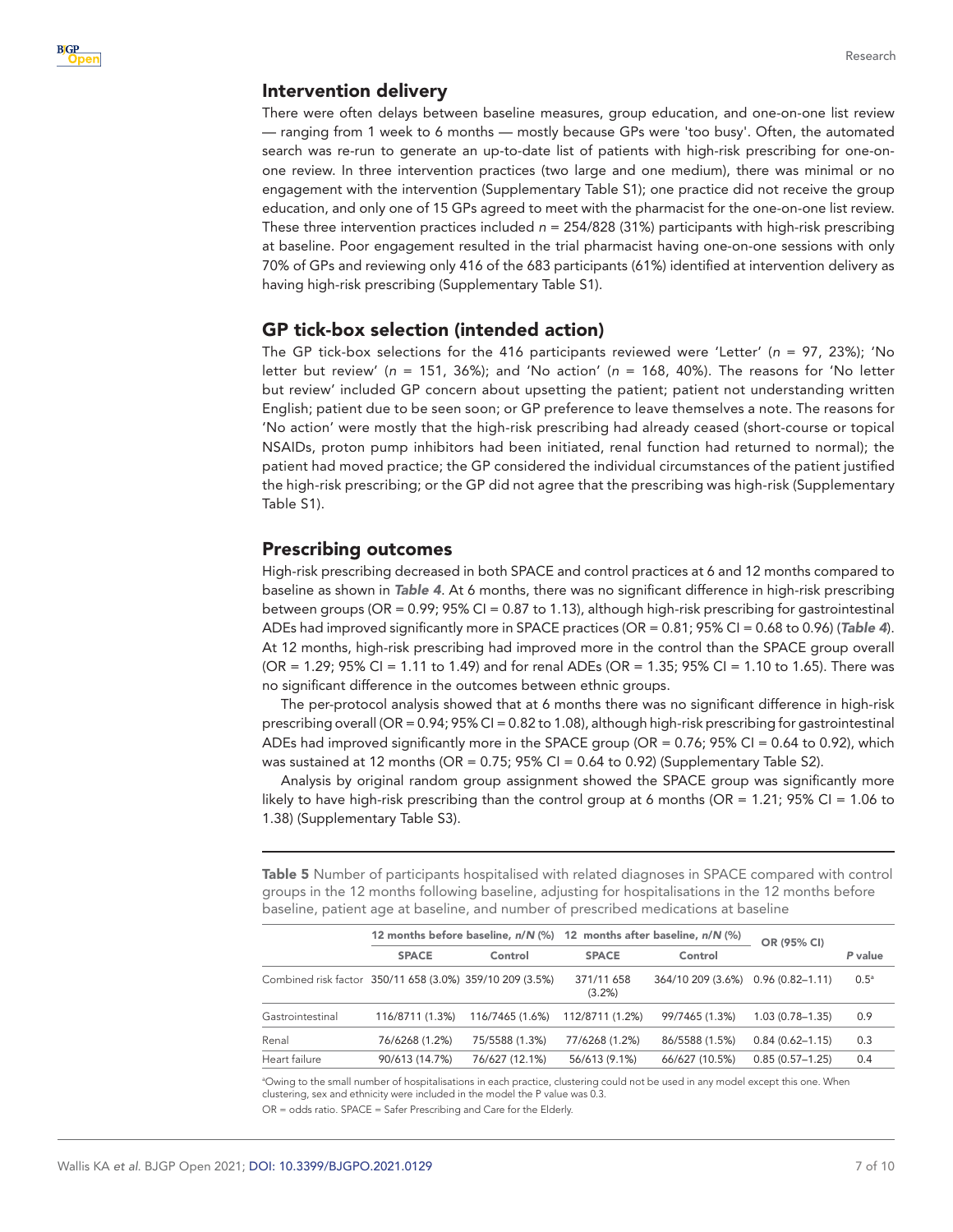#### Hospitalisations

There was no significant difference between the groups for total hospitalisations or for related gastrointestinal, renal, or cardiac ADE hospitalisations in the 12 months following baseline adjusting for the 12 months before baseline (*[Table 5](#page-6-0)* and Supplementary Tables S4–S6).

## **Discussion**

#### Summary

In this pragmatic trial in general practice, high-risk prescribing of NSAIDs and/or antiplatelet medicines improved in both groups at 6 and 12 months compared with baseline. This may have been owing to a general increase in awareness of the prescribing topic in the GP community. There was no significant difference between groups at 6 months in high-risk prescribing overall, although the SPACE group improved more for gastrointestinal ADEs. This improvement was not sustained at 12 months, when high-risk prescribing had improved more in the control group. There was no significant difference between groups in related ADE hospitalisations. The CONSORT-Equity extension of 2017 encourages the investigation of intervention effects in people experiencing social disadvantage.*[21](#page-9-2)* No ethnic differences in outcomes were found, although the trial was not powered to detect this.

A possible explanation for the partial, short-term effect of SPACE may be that improving prescribing for gastrointestinal ADEs involves starting medication (proton pump inhibitor) while improving prescribing for renal and cardiac ADEs requires stopping medication, which GPs can find more challenging.*[22](#page-9-3)* Given the time pressures and multiple competing demands in general practice it is not easy for interventions to produce lasting improvement. Brief interventions likely need repeating at regular intervals to achieve sustained improvement, balancing affordability and scalability.

## Strengths and limitations

The strengths of this study include pragmatic trial design, and a scalable intervention for use in general practice that may be applied to any prescribing topic, which includes novel elements of pharmacist supporting GPs to review a list of patients and select some for an automated letter prompting them to seek medicines review. Important limitations include lower than expected engagement and uptake of the intervention. For one-third of SPACE participants, practices did not engage or there was minimal engagement, making it difficult to show an effect. For practices that did engage, it was often difficult for the trial pharmacist to secure time with GPs, delaying intervention delivery. Unlike in the SPACE pilot study, the trial pharmacist was not known to practices and GPs which may explain the difficulties.*[13](#page-8-5)* A further limitation was that some practices enrolled in the contemporaneous prescribing initiative during follow-up, which confounded the results but reflects the real-world conditions in which the study was conducted. A further limitation was the transcription error, where one block of six practices were allocated to the inverse of the random group assignment generated. ITT analysis is presented by original random group assignment in the appendices, although this analysis risks a type two error (introducing bias towards the null hypothesis).

## Comparison with existing literature

This study's findings are consistent with previous research investigating ways to improve prescribing in general practice, which had limited success.*[15,18,23–29](#page-8-4)* Complex interventions combining educational outreach visits, audit, and feedback can work,*[30,31](#page-9-4)* as can interventions involving pharmacists in general practices,*[12,28,32,33](#page-8-6)* especially when combined with financial incentives.*[17](#page-9-0)* Interventions that include empowering patients have also shown promise.*[34](#page-9-5)* An intervention that included seven prescribing audits, seven face-to-face or group sessions, and then sessions every 4 months showed a lasting effect on high-risk prescribing.*[11](#page-8-3)*

## Implications for research

Further work is needed to identify scalable interventions that support safer prescribing in general practice in the longer term. The role of practice-based clinical advisory pharmacists and the use of automated searches to generate lists of at-risk patients for each GP and letters to patients to prompt medication review warrant further exploration.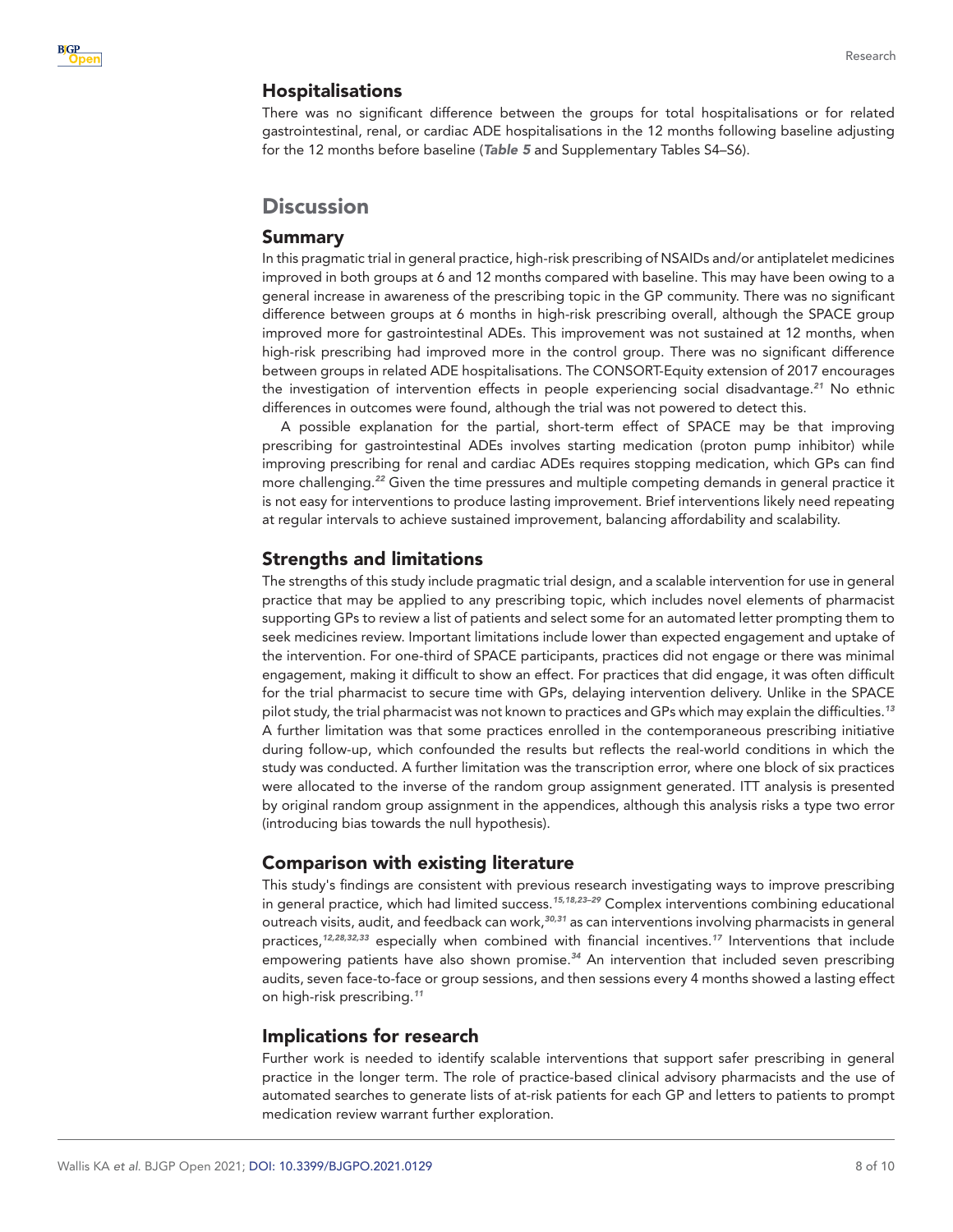#### Funding

Auckland Medical Research Foundation, New Zealand.

#### Ethical approval

This study was approved by the University of Auckland Human Participants Ethics Committee: UAH-PEC 020092.

#### Trial registration

ACTRN12618000034235, January 2018.

#### **Provenance**

Freely submitted; externally peer reviewed.

#### Acknowledgments

The authors would like to acknowledge Auckland Medical Research Foundation, New Zealand; participating general practices, and GPs.

# References

- <span id="page-8-0"></span>1. World Health Organization. WHO Global Patient Safety Challenge: Medication Without Harm. Report No.: 3; 2017. <https://www.who.int/initiatives/medication-without-harm>(accessed 18 Oct 2021).
- <span id="page-8-1"></span>2. Insani WN, Whittlesea C, Alwafi H, *et al*. Prevalence of adverse drug reactions in the primary care setting: a systematic review and meta-analysis. *PLoS One* 2021; 16(5): e0252161. DOI: [https://doi.org/10.1371/journal.pone.](https://doi.org/10.1371/journal.pone.0252161) [0252161](https://doi.org/10.1371/journal.pone.0252161)
- 3. Hodkinson A, Tyler N, Ashcroft DM, *et al*. Preventable medication harm across health care settings: a systematic review and meta-analysis. *BMC Med* 2020; 18(1): 313. DOI:<https://doi.org/10.1186/s12916-020-01774-9>
- 4. Taché SV, Sönnichsen A, Ashcroft DM. Prevalence of adverse drug events in ambulatory care: a systematic review. *Ann Pharmacother* 2011; 45(7-8): 977–989. DOI: <https://doi.org/10.1345/aph.1P627>
- 5. Elliott RA, Camacho E, Jankovic D, *et al*. Economic analysis of the prevalence and clinical and economic burden of medication error in England. *BMJ Qual Saf* 2021; 30(2): 96–105. DOI: <https://doi.org/10.1136/bmjqs-2019-010206>
- 6. Leitch S, Dovey SM, Cunningham WK, *et al*. Medication-related harm in New Zealand general practice: a retrospective records review. *Br J Gen Pract* 2021; 71(709): e626–e633. DOI: [https://doi.org/10.3399/BJGP.2020.](https://doi.org/10.3399/BJGP.2020.1126) [1126](https://doi.org/10.3399/BJGP.2020.1126)
- 7. Budnitz DS, Lovegrove MC, Shehab N, Richards CL. Emergency hospitalizations for adverse drug events in older Americans. *N Engl J Med* 2011; 365(21): 2002–2012. DOI: <https://doi.org/10.1056/NEJMsa1103053>
- 8. Kent AP, Brueckmann M, Fraessdorf M, *et al*. Concomitant oral anticoagulant and nonsteroidal anti-inflammatory drug therapy in patients with atrial fibrillation. *J Am Coll Cardiol* 2018; 72(3): 255–267. DOI: [https://doi.org/10.](https://doi.org/10.1016/j.jacc.2018.04.063) [1016/j.jacc.2018.04.063](https://doi.org/10.1016/j.jacc.2018.04.063)
- <span id="page-8-2"></span>9. Tomlin A, Woods DJ, Lambie A, *et al*. Ethnic inequality in non-steroidal anti-inflammatory drug-associated harm in New Zealand: a national population-based cohort study. *Pharmacoepidemiol Drug Saf* 2020; 29(8): 881–889. DOI: <https://doi.org/10.1002/pds.5028>
- 10. PHARMAC. Variation in medicines use by ethnicity: a comparison between 2006/7 and 2012/13. New Zealand: University of Auckland; 2018. [https://pharmac.govt.nz/assets/2018-01-19-Variation-in-medicines-use-by-ethnicity-](https://pharmac.govt.nz/assets/2018-01-19-Variation-in-medicines-use-by-ethnicity-Final-Report.pdf)[Final-Report.pdf](https://pharmac.govt.nz/assets/2018-01-19-Variation-in-medicines-use-by-ethnicity-Final-Report.pdf) (accessed 19 Oct 2021).
- <span id="page-8-3"></span>11. Lopez-Picazo JJ, Ruiz JC, Sanchez JF, *et al*. A randomized trial of the effectiveness and efficiency of interventions to reduce potential drug interactions in primary care. *Am J Med Qual* 2011; 26(2): 145–153. DOI: [https://doi.org/](https://doi.org/10.1177/1062860610380898) [10.1177/1062860610380898](https://doi.org/10.1177/1062860610380898)
- <span id="page-8-6"></span>12. Avery AJ, Rodgers S, Cantrill JA, *et al*. A pharmacist-led information technology intervention for medication errors (PINCER): a multicentre, cluster randomised, controlled trial and cost-effectiveness analysis. *Lancet* 2012; 379(9823): 1310–1319. DOI: [https://doi.org/10.1016/S0140-6736\(11\)61817-5](https://doi.org/10.1016/S0140-6736(11)61817-5)
- <span id="page-8-5"></span>13. Wallis KA, Elley CR, Moyes S, Kerse N. Safer Prescribing and Care for the Elderly (SPACE): a pilot study in general practice. *BJGP Open* 2018; 2(3): bjgpopen18X101594. DOI: <https://doi.org/10.3399/bjgpopen18X101594>
- 14. Campins L, Serra-Prat M, Gózalo I, *et al*. Randomized controlled trial of an intervention to improve drug appropriateness in community-dwelling polymedicated elderly people. *Fam Pract* 2017; 34(1): 36–42. DOI: [https://](https://doi.org/10.1093/fampra/cmw073) [doi.org/10.1093/fampra/cmw073](https://doi.org/10.1093/fampra/cmw073)
- <span id="page-8-4"></span>15. Anderson LJ, Schnipper JL, Nuckols TK, *et al*. A systematic overview of systematic reviews evaluating interventions addressing polypharmacy. *Am J Health Syst Pharm* 2019; 76(21): 1777–1787. DOI: [https://doi.org/10.1093/ajhp/](https://doi.org/10.1093/ajhp/zxz196) [zxz196](https://doi.org/10.1093/ajhp/zxz196)
- 16. Riordan DO, Walsh KA, Galvin R, *et al*. The effect of pharmacist-led interventions in optimising prescribing in older adults in primary care: a systematic review. *SAGE Open Med* 2016; 4: 2050312116652568. DOI: [https://doi.org/10.](https://doi.org/10.1177/2050312116652568) [1177/2050312116652568](https://doi.org/10.1177/2050312116652568)